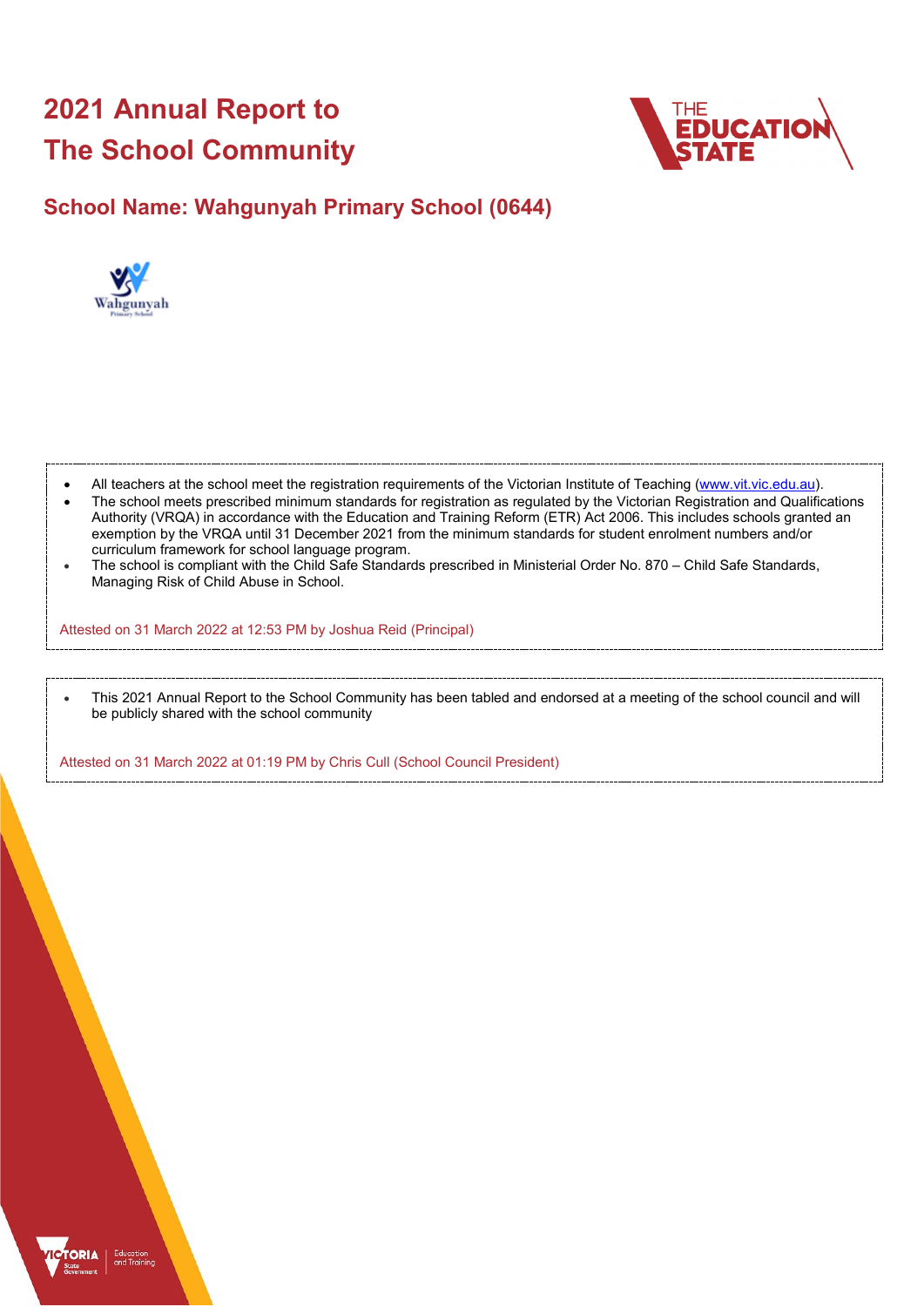

## How to read the Annual Report

### What does the *'About Our School'* commentary section of this report refer to?

The 'About our school' commentary provides a brief background on the school, an outline of the school's performance over the year and future directions.

The 'School Context' describes the school's vision, values and purpose. Details include the school's geographic location, size and structure, social characteristics, enrolment characteristics and special programs.

The 'Framework for Improving Student Outcomes (FISO)' section includes the improvement initiatives the school has selected and the progress they have made towards achieving them through the implementation of their School Strategic Plan and Annual Implementation Plan.

### What does the *'Performance Summary'* section of this report refer to?

The Performance Summary includes the following:

#### **School Profile**

- student enrolment information
- the school's 'Student Family Occupation and Education' category
- a summary of parent responses in the Parent Opinion Survey, shown against the statewide average for Primary schools
- school staff responses in the area of School Climate in the School Staff Survey, shown against the statewide average for Primary schools

#### **Achievement**

- English and Mathematics for Teacher Judgements against the curriculum
- English and Mathematics for National Literacy and Numeracy tests (NAPLAN).

#### **Engagement**

Student attendance at school

#### **Wellbeing**

Student responses to two areas in the Student Attitudes to School Survey:

- Sense of Connectedness
- Management of Bullying

Results are displayed for the latest year and the average of the last four years (where available). As NAPLAN tests were not conducted in 2020, the NAPLAN 4-year average is the average of 2018, 2019 and 2021 data in the 2021 Performance Summary.

## Considering COVID-19 when interpreting the Performance Summary

The Victorian community's experience of COVID-19, including remote and flexible learning, had a significant impact on normal school operations in 2020 and 2021. This impacted the conduct of assessments and surveys. Readers should be aware of this when interpreting the Performance Summary.

For example, in 2020 and 2021 school-based surveys ran under changed circumstances, and NAPLAN was not conducted in 2020. Absence and attendance data during this period may have been influenced by local processes and procedures adopted in response to remote and flexible learning.

Schools should keep this in mind when using this data for planning and evaluation purposes.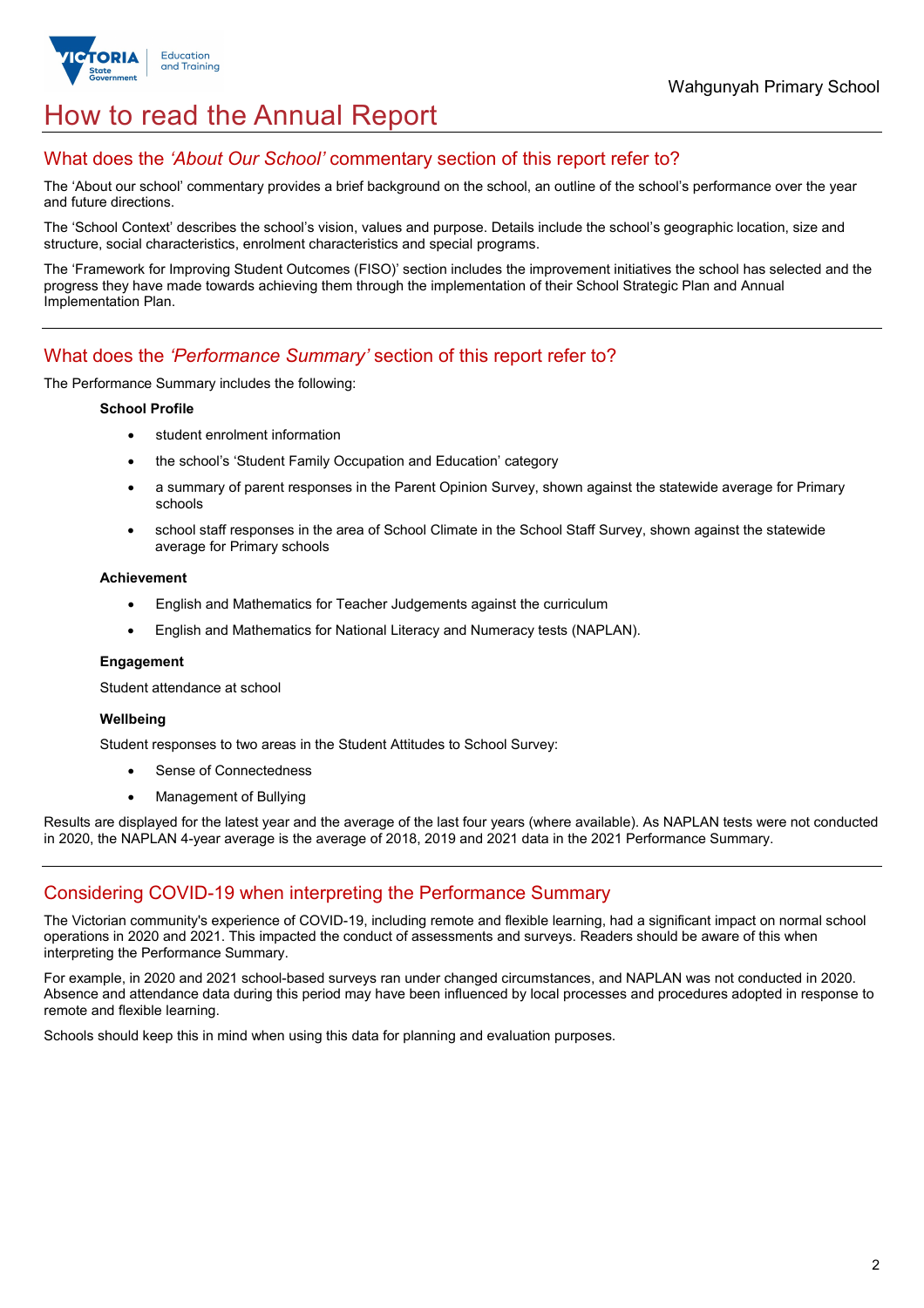

## How to read the Annual Report (continued)

#### What do *'Similar Schools'* refer to?

Similar Schools are a group of Victorian government schools with similar characteristics to the school.

This grouping of schools has been created by comparing each school's socio-economic background of students, the number of non-English speaking students and the school's size and location.

### What does *'NDP'* or '*NDA*' mean?

'NDP' refers to no data being published for privacy reasons or where there are insufficient underlying data. For example, very low numbers of participants or characteristics that may lead to identification will result in an 'NDP' label.

'NDA' refers to no data being available. Some schools have no data for particular measures due to low enrolments. There may be no students enrolled in some year levels, so school comparisons are not possible.

Note that new schools only have the latest year of data and no comparative data from previous years. The Department also recognises unique circumstances in Specialist, Select Entry, English Language, Community Schools and schools that changed school type recently, where school-to-school comparisons are not appropriate.

## What is the *'Victorian Curriculum'*?

The Victorian Curriculum F–10 sets out what every student should learn during his or her first eleven years of schooling. The curriculum is the common set of knowledge and skills required by students for life-long learning, social development and active and informed citizenship.

The Victorian Curriculum is assessed through teacher judgements of student achievement based on classroom learning.

The curriculum has been developed to ensure that school subjects and their achievement standards enable continuous learning for all students, including students with disabilities.

The 'Towards Foundation Level Victorian Curriculum' is integrated directly into the curriculum and is referred to as 'Levels A to D'.

'Levels A to D' may be used for students with disabilities or students who may have additional learning needs. These levels are not associated with any set age or year level that links chronological age to cognitive progress (i.e., there is no age expected standard of achievement for 'Levels A to D').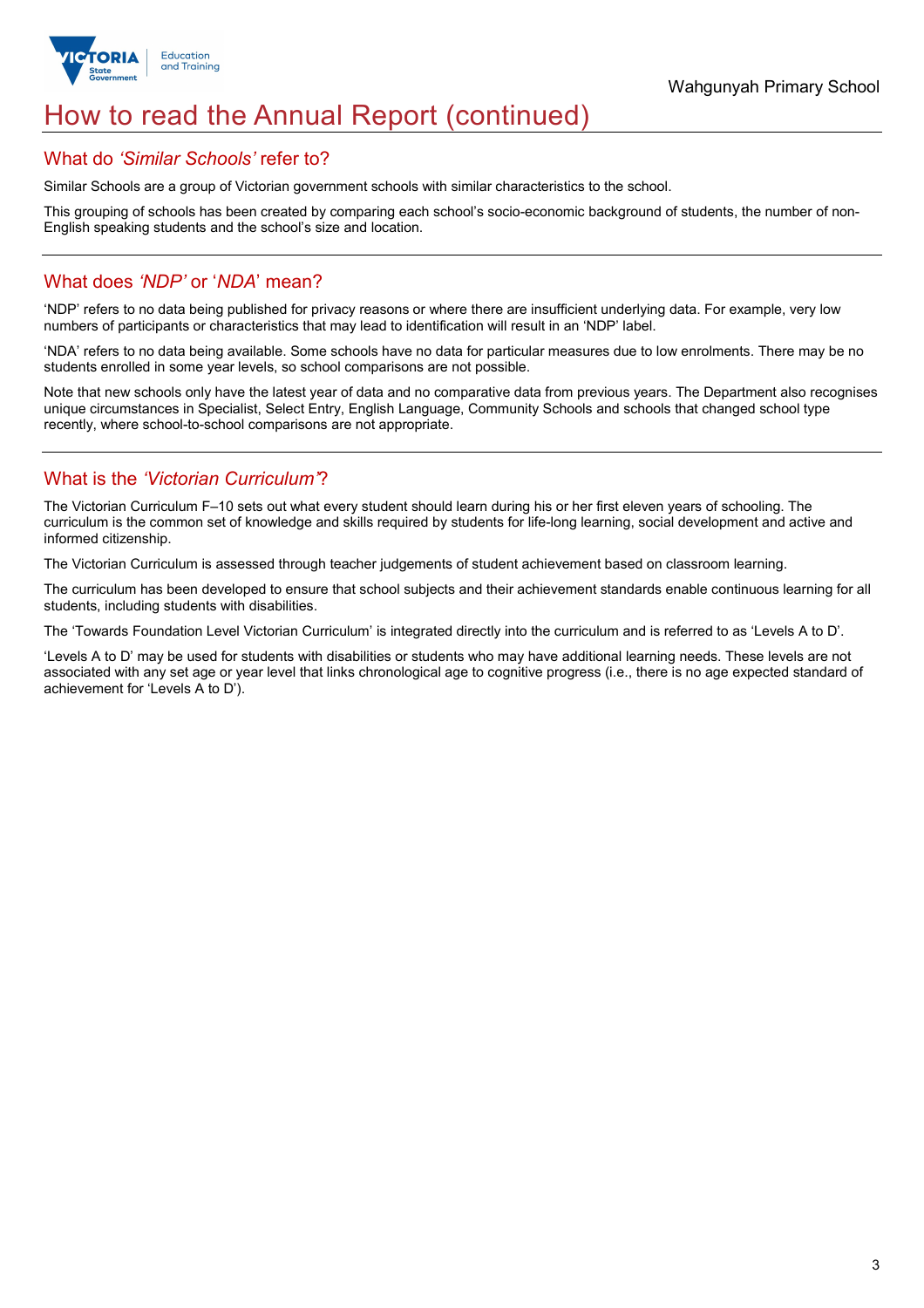



## **About Our School**

## School context

Wahgunyah Primary School is a small school located in the township of Wahgunyah, nestled on the banks of the Murray River in the wine growing region of North-East Victoria. It is a beautiful place to live and in close proximity to the regional cities of Albury, Wodonga and Wangaratta. In 2021, Wahgunyah Primary School had an enrolment of 98 students which consisted of four classrooms housed in the BER building. The workforce consisted of the principal, five classroom teachers, a wellbeing coordinator/specialist science teacher, specialist LOTE teacher, four educational assistants, a cleaner and a business manager.

In 2021, our community, like others, managed the impact of COVID-19. Moving in and out of remote learning for several months was challenging for our students, staff and families. Despite this our strong sense of values carried us through the challenges of the year.

Wahgunyah Primary School's vision is to ensure that all students have access to a high-quality education regardless of their economic status or life outside of school. Wahgunyah Primary School is committed to providing a safe, supportive and inclusive environment for all students, staff and members of our community. Wahgunyah Primary School's values are: Being your best, Showing Respect and Ensuring Everyone Belongs. Our school recognises the importance of the partnership between our school and parents and carers to support student learning, engagement and wellbeing. We share a commitment to, and a responsibility for, creating an inclusive and safe school environment for our students.

The school provides a varied curriculum and participates in a wide range of extra curricula activities. We believe in healthy living. This includes a daily fitness program throughout the year, and regular physical education. We actively teach our students about resilience and having respect for others.

We have a very active and inclusive School Council who have helped shape the school into what it is today. We also have a terrific Parent Group who run many different fundraisers and fun activities for the kids.

## Framework for Improving Student Outcomes (FISO)

The school's FISO Priorities for 2021 included the Learning, catch-up and extension priority in addition to 'Excellence in Teaching' with a focus on 'Building Practice Excellence'. Two focus areas for the school were to build teacher capacity to implement evidence-based, high-impact teaching strategies in Mathematics and build teacher capacity to collaboratively plan, deliver and evaluate differentiated teaching approaches in Mathematics. Through our engagement with the Tutor Learning Initiative, the school provided targeted support to students whose learning trajectory was impacted by COVID19.

Despite the challenges of long periods of remote learning, the staff participated in a variety of professional learning opportunities. We also placed a large emphasis on collaboration between grade levels with a focus on data analysis and individual goal setting. Teachers used multiple forms of assessment and feedback to help students improve their learning and develop agency in Mathematics. They also monitored student progress and analysed data to draw conclusions about the effectiveness of their teaching practices, identify areas for improvement and address student individual needs in Mathematics. This work was led by the school leadership team including, principal, learning specialist/Literacy leader and our Primary Maths Specialist.

## Achievement

Wahgunyah Primary School aims to provide an enriching program for all students by providing a differentiated, innovative curriculum where learning outcomes for students are the focus.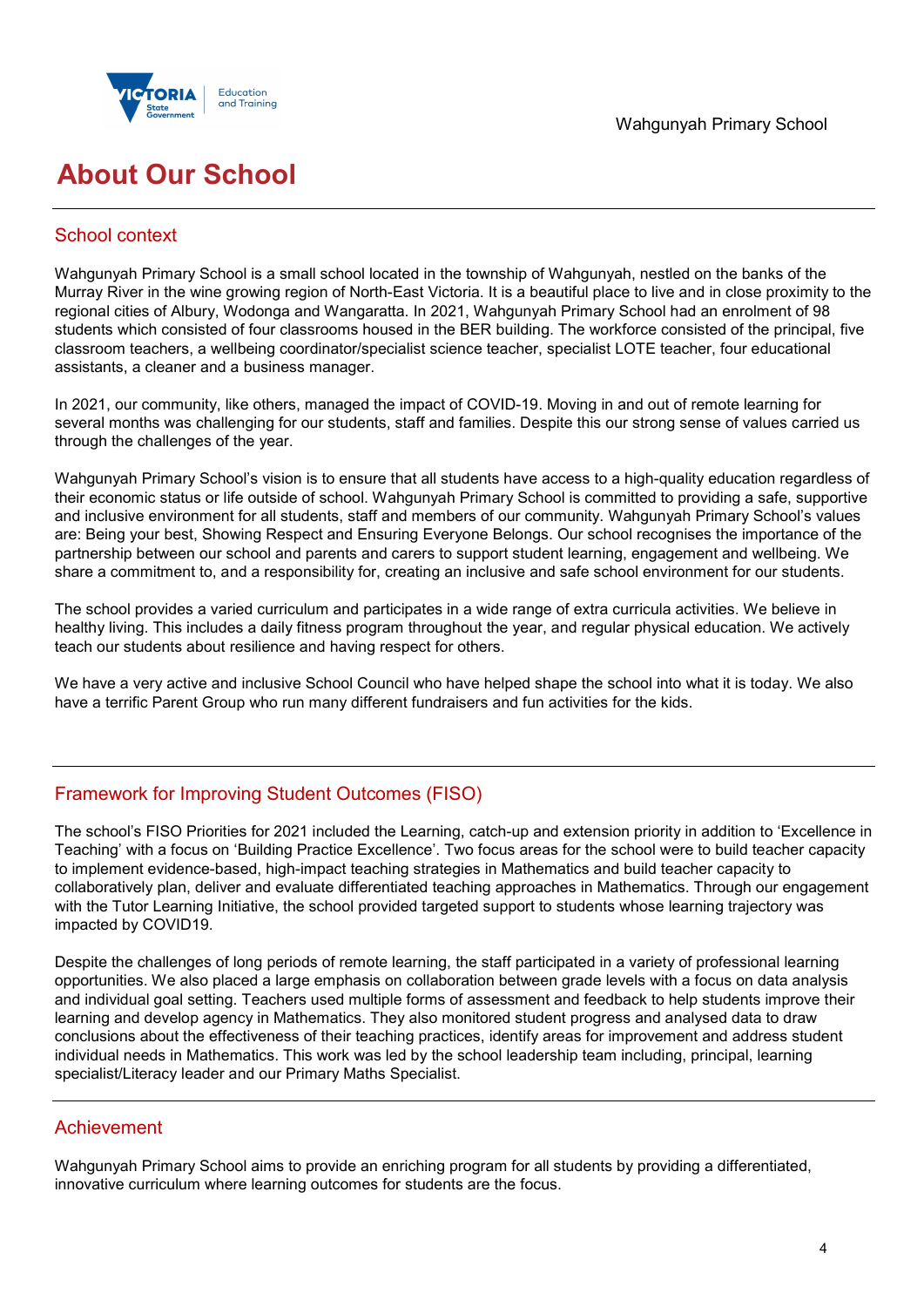

The percentage of all students from Years P-6 working at or above age expected standards was above that of similar schools and extremely close to the State average for English. With a focus on Mathematics, we were pleased to see our results to be above both that of similar schools and the State average.

In NAPLAN, our Year 3 Reading results were quite pleasing based on previous years, despite being below the State average. The students performed extremely well in Maths however being almost equal to the State average and above that of similar schools.

Our Year 5 students performed extremely well in Reading, well above the State average. Their performance in Maths was an improvement from previous years, however below the State average.

Our Year 3-5 Learning Gain data demonstrated some pleasing aspects across all domains however, we achieved lower growth in Numeracy compared to other domains.

## **Engagement**

At Wahgunyah Primary we place a huge emphasis on creating a positive climate for learning which is reflected in all of our engagement data.

Our attendance data regarding absences is well below the State average and also below that of similar schools which is extremely positive.

The school actively promoted the importance of attending every day and followed up absences promptly using our Wellbeing Coordinator.

Attitudes to School Survey results for our management of bullying was also at the top percentiles. This can be largely attributed to our strong stance on behaviour management and building positive relationships.

Based on our school values, the students continued to be engaged with the Wonders of Wahgunyah program. This continued to be an excellent way of motivating the students to live out our school values.

Our School Staff Survey data results are in the 90th percentile, well above State average for all Victorian Schools for 'School Climate' demonstrating our staff are very happy with their work environment.

## **Wellbeing**

Our school continued our focus on wellbeing and increased student support levels throughout 2021 using Equity funding to increase the time-fraction of our Primary Welfare Officer as well as our educational support staff who provided classroom support roles and intervention programs.

We maintained a coordinated approach to managing the wellbeing needs of our students and their families, with an increasing emphasis on facilitating programs within the school and working with outside agencies to implement early intervention programs.

We maintained excellent working relationships with local pre-schools and high schools in the area where we collaborated on transition programs for our current and new students.

Our Year 4-6 results for Sense of connectedness is amongst the highest in the State. As is our results for Management of Bullying.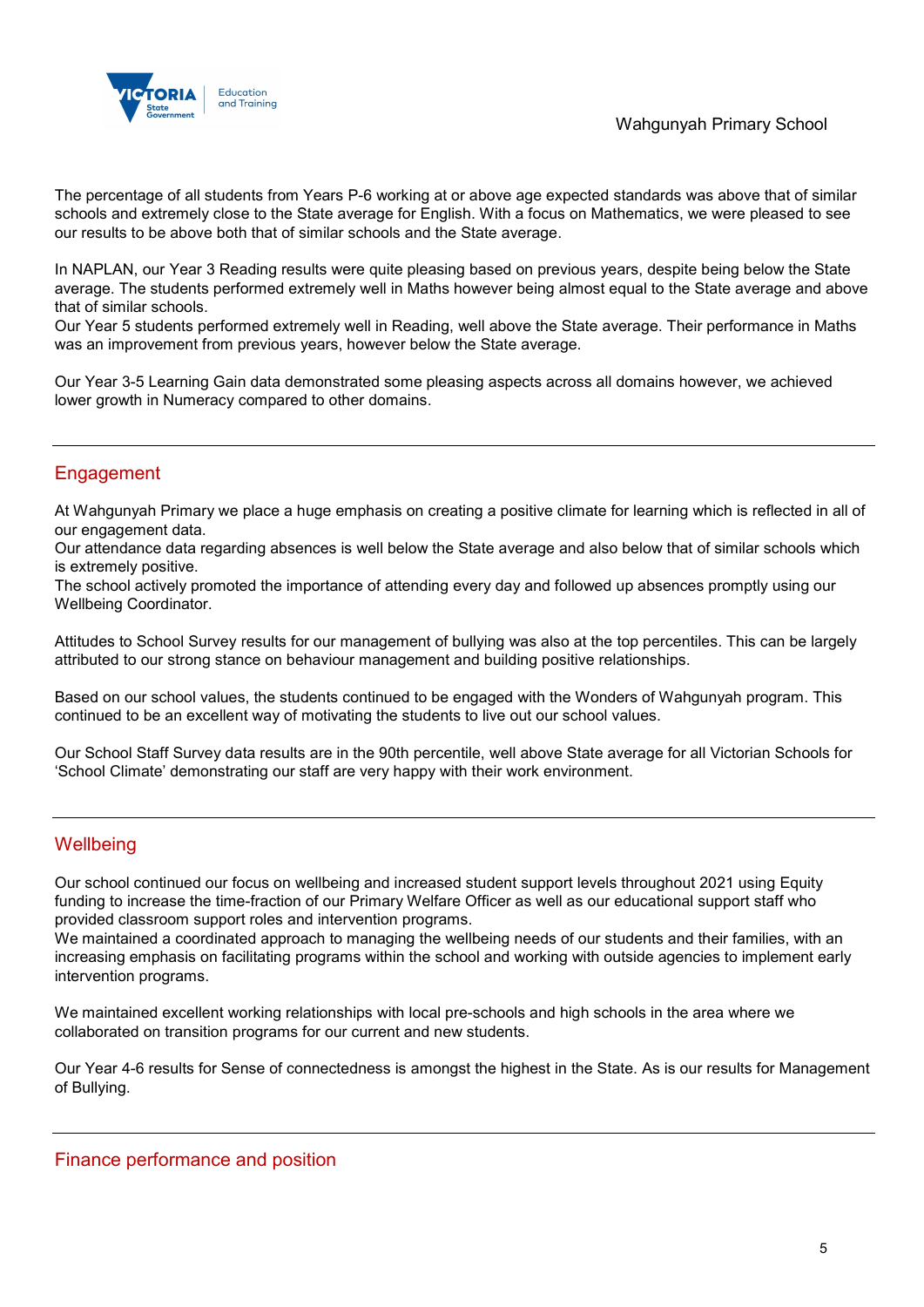

In 2021, the school finished with a net surplus of \$310,859 which includes a carried over surplus from previous years. This surplus puts the school in a strong financial position which will enable the school to maintain current staffing arrangements during predicted periods of lower enrolment numbers. Our current financial position will also enable us to continue to support students with additional needs should our short-term funding through the Program for Students with Disabilities be discontinued in the near future. Our financial position also gives us flexibility in the future should we need to introduce an additional classroom should enrolment numbers unexpectedly increase beyond our current capacity.

> **For more detailed information regarding our school please visit our website at <http://www.wahgunyahps.vic.edu.au/>**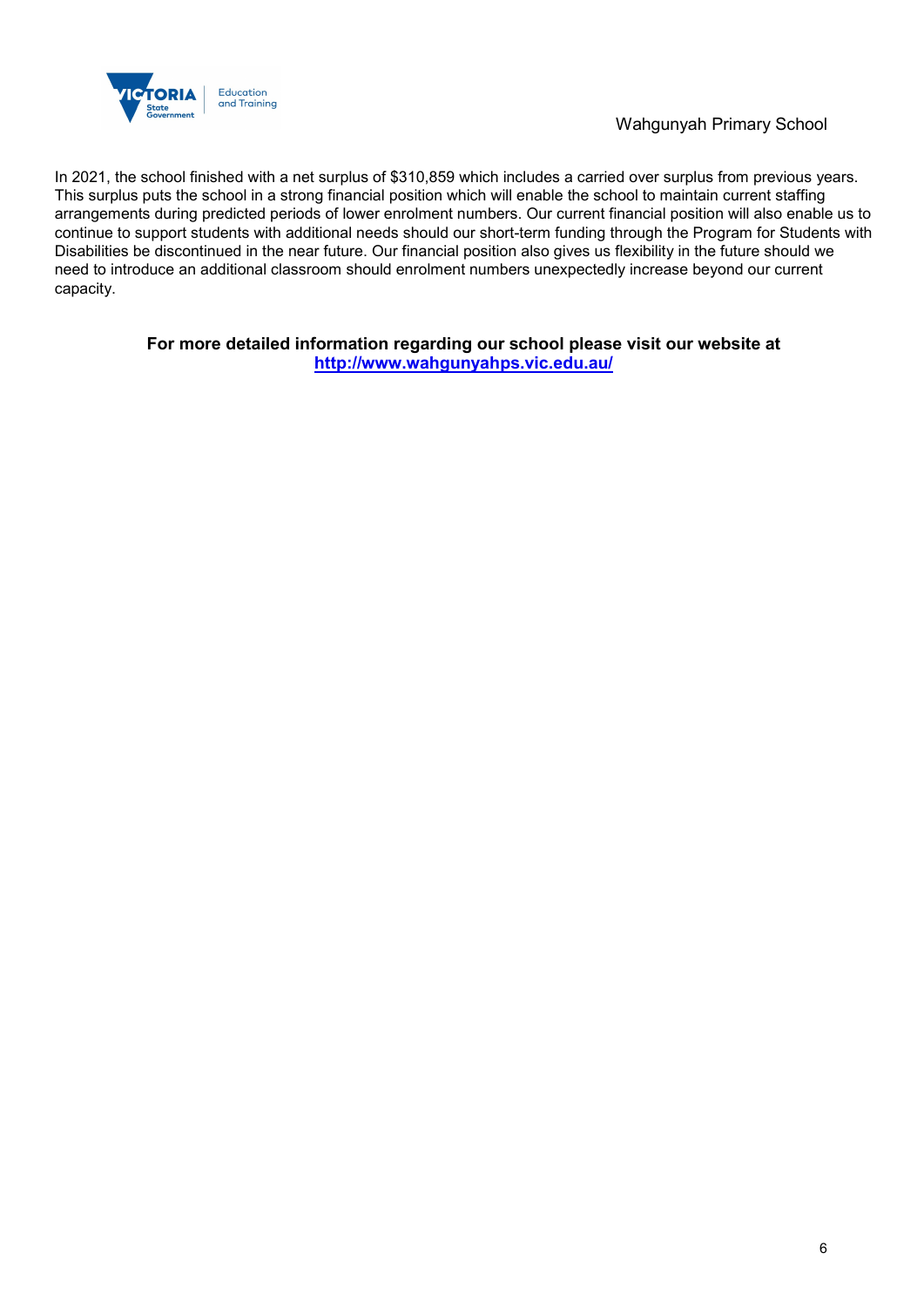

# **Performance Summary**

The Performance Summary for government schools provides an overview of how this school is contributing to the objectives of the Education State and how it compares to other Victorian government schools.

All schools work in partnership with their school community to improve outcomes for children and young people. Sharing this information with parents and the wider school community helps to support community engagement in student learning, a key priority of the Framework for Improving Student Outcomes.

Refer to the 'How to read the Annual Report' section for help on how to interpret this report.

## SCHOOL PROFILE

#### **Enrolment Profile**

A total of 98 students were enrolled at this school in 2021, 42 female and 56 male.

0 percent of students had English as an additional language and 4 percent were Aboriginal or Torres Strait Islander.

#### **Overall Socio-Economic Profile**

The overall school's socio-economic profile is based on the school's Student Family Occupation and Education index (SFOE).

SFOE is a measure of socio-educational disadvantage of a school, based on educational and employment characteristics of the parents/carers of students enrolled at the school. Possible SFOE band values are: Low, Low-Medium, Medium and High. A 'Low' band represents a low level of socio-educational disadvantage, a 'High' band represents a high level of socio-educational disadvantage.

This school's SFOE band value is: Medium

#### **Parent Satisfaction Summary**

The percent endorsement by parents on their school satisfaction level, as reported in the annual Parent Opinion Survey.

Percent endorsement indicates the percent of positive responses (agree or strongly agree) from parents who responded to the survey.



#### **School Staff Survey**

The percent endorsement by staff on School Climate, as reported in the annual School Staff Survey.

Percent endorsement indicates the percent of positive responses (agree or strongly agree) from staff who responded to the survey. Data is suppressed for schools with three or less respondents to the survey for confidentiality reasons.

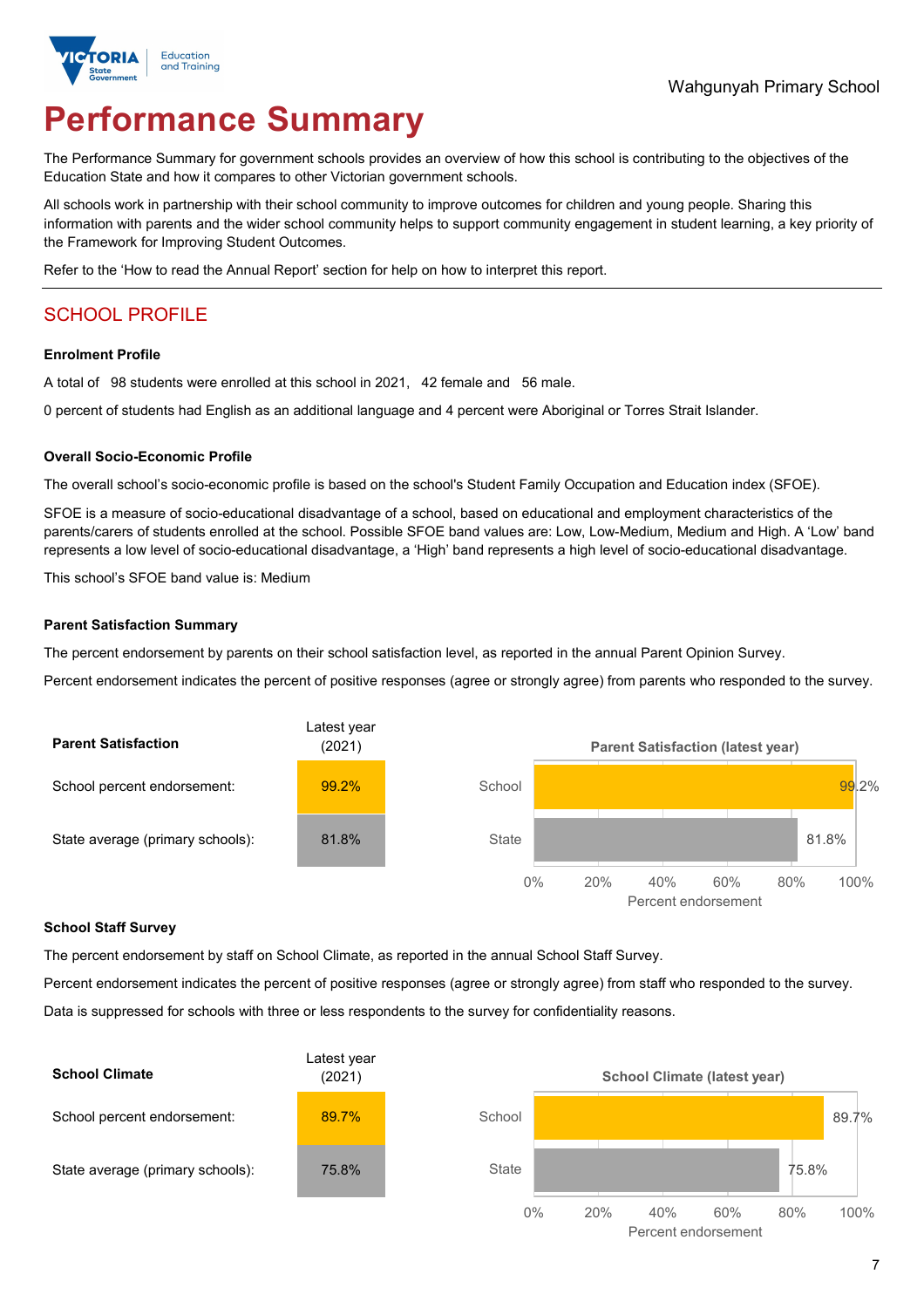

## ACHIEVEMENT

*Key: 'Similar Schools' are a group of Victorian government schools that are like this school, taking into account the school's socioeconomic background of students, the number of non-English speaking students and the size and location of the school.*

#### **Teacher Judgement of student achievement**

Percentage of students working at or above age expected standards in English and Mathematics.



Percent students at or above age expected level

| <b>Mathematics</b><br>Years Prep to 6                             | Latest year<br>(2021) |
|-------------------------------------------------------------------|-----------------------|
| School percent of students at or above age<br>expected standards: | 91.8%                 |
| Similar Schools average:                                          | 82.9%                 |
| State average:                                                    | 84.9%                 |

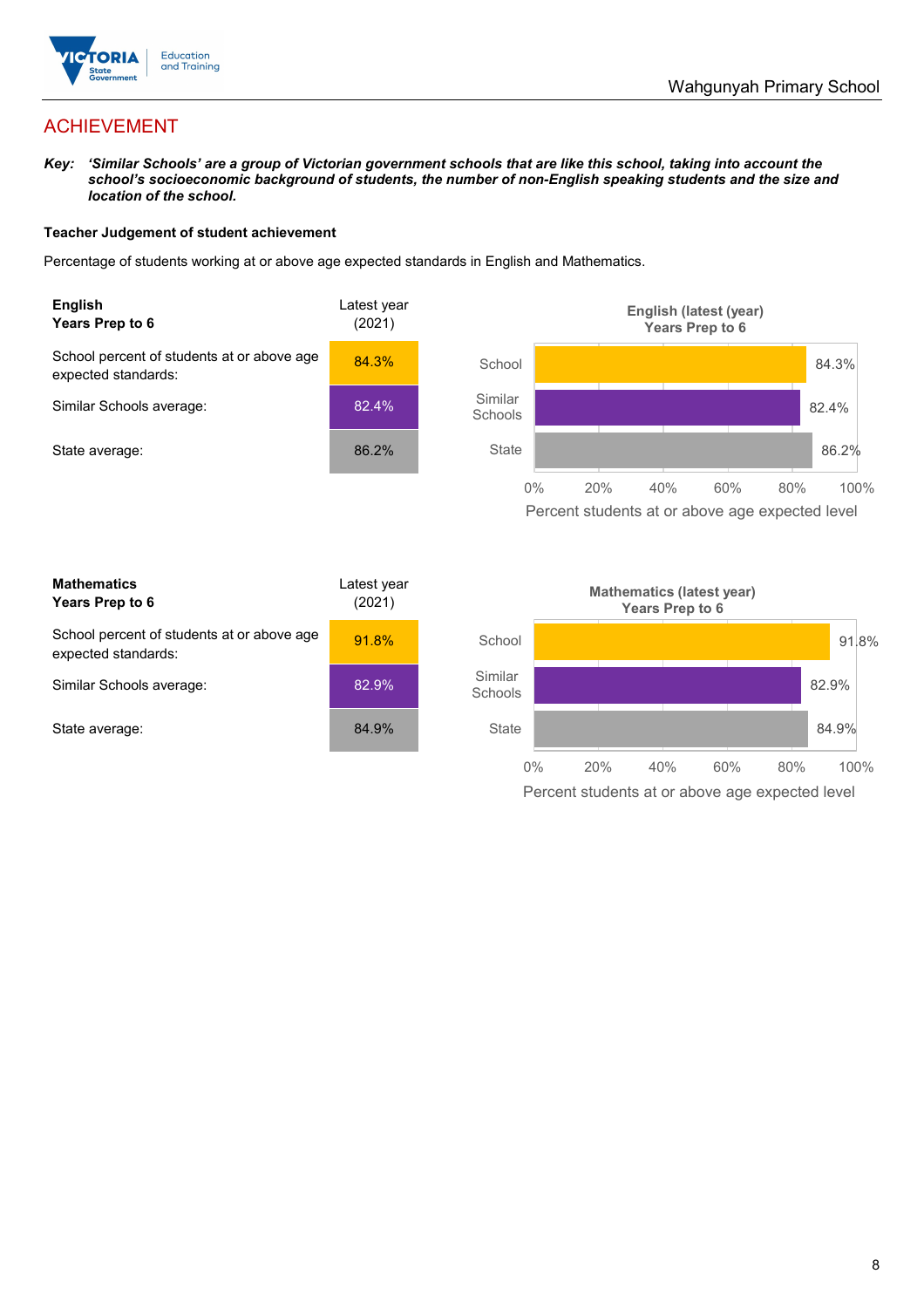

## ACHIEVEMENT (continued)

*Key: 'Similar Schools' are a group of Victorian government schools that are like this school, taking into account the school's socioeconomic background of students, the number of non-English speaking students and the size and location of the school.*

#### **NAPLAN**

Percentage of students in the top three bands of testing in NAPLAN.

Note: NAPLAN tests were not conducted in 2020, hence the 4-year average is the average of 2018, 2019 and 2021 data.

| Reading<br>Year <sub>3</sub>                      | Latest year<br>(2021) | 4-year<br>average |                    | <b>NAPLAN Reading (latest year)</b><br>Year 3             |                                                      |       |
|---------------------------------------------------|-----------------------|-------------------|--------------------|-----------------------------------------------------------|------------------------------------------------------|-------|
| School percent of students in<br>top three bands: | 54.5%                 | 44.7%             | School             |                                                           | 54.5%                                                |       |
| Similar Schools average:                          | 69.8%                 | 70.0%             | Similar<br>Schools |                                                           | 69.8%                                                |       |
| State average:                                    | 76.9%                 | 76.5%             | <b>State</b>       |                                                           | 76.9%                                                |       |
|                                                   |                       |                   | $0\%$              | 20%<br>40%                                                | 60%<br>80%<br>Percent of students in top three bands | 100%  |
| Reading<br>Year <sub>5</sub>                      | Latest year<br>(2021) | 4-year<br>average |                    | <b>NAPLAN Reading (latest year)</b><br>Year <sub>5</sub>  |                                                      |       |
| School percent of students in<br>top three bands: | 81.8%                 | 69.7%             | School             |                                                           |                                                      | 81.8% |
| Similar Schools average:                          | 66.2%                 | 62.6%             | Similar<br>Schools |                                                           | 66.2%                                                |       |
| State average:                                    | 70.4%                 | 67.7%             | <b>State</b>       |                                                           | 70.4%                                                |       |
|                                                   |                       |                   | $0\%$              | 20%<br>40%                                                | 60%<br>80%<br>Percent of students in top three bands | 100%  |
|                                                   |                       |                   |                    |                                                           |                                                      |       |
| <b>Numeracy</b><br>Year <sub>3</sub>              | Latest year<br>(2021) | 4-year<br>average |                    | <b>NAPLAN Numeracy (latest year)</b><br>Year <sub>3</sub> |                                                      |       |
| School percent of students in<br>top three bands: | 66.7%                 | 56.4%             | School             |                                                           | 66.7%                                                |       |
| Similar Schools average:                          | 62.0%                 | 63.6%             | Similar<br>Schools |                                                           | 62.0%                                                |       |
| State average:                                    | 67.6%                 | 69.1%             | <b>State</b>       |                                                           | 67.6%                                                |       |
|                                                   |                       |                   | $0\%$              | 20%<br>40%                                                | 60%<br>80%<br>Percent of students in top three bands | 100%  |
| <b>Numeracy</b><br>Year 5                         | Latest year<br>(2021) | 4-year<br>average |                    | <b>NAPLAN Numeracy (latest year)</b><br>Year 5            |                                                      |       |
| School percent of students in<br>top three bands: | 50.0%                 | 41.2%             | School             |                                                           | 50.0%                                                |       |
| Similar Schools average:                          | 54.0%                 | 50.8%             | Similar<br>Schools |                                                           | 54.0%                                                |       |
| State average:                                    | 61.6%                 | 60.0%             | State              |                                                           | 61.6%                                                |       |

9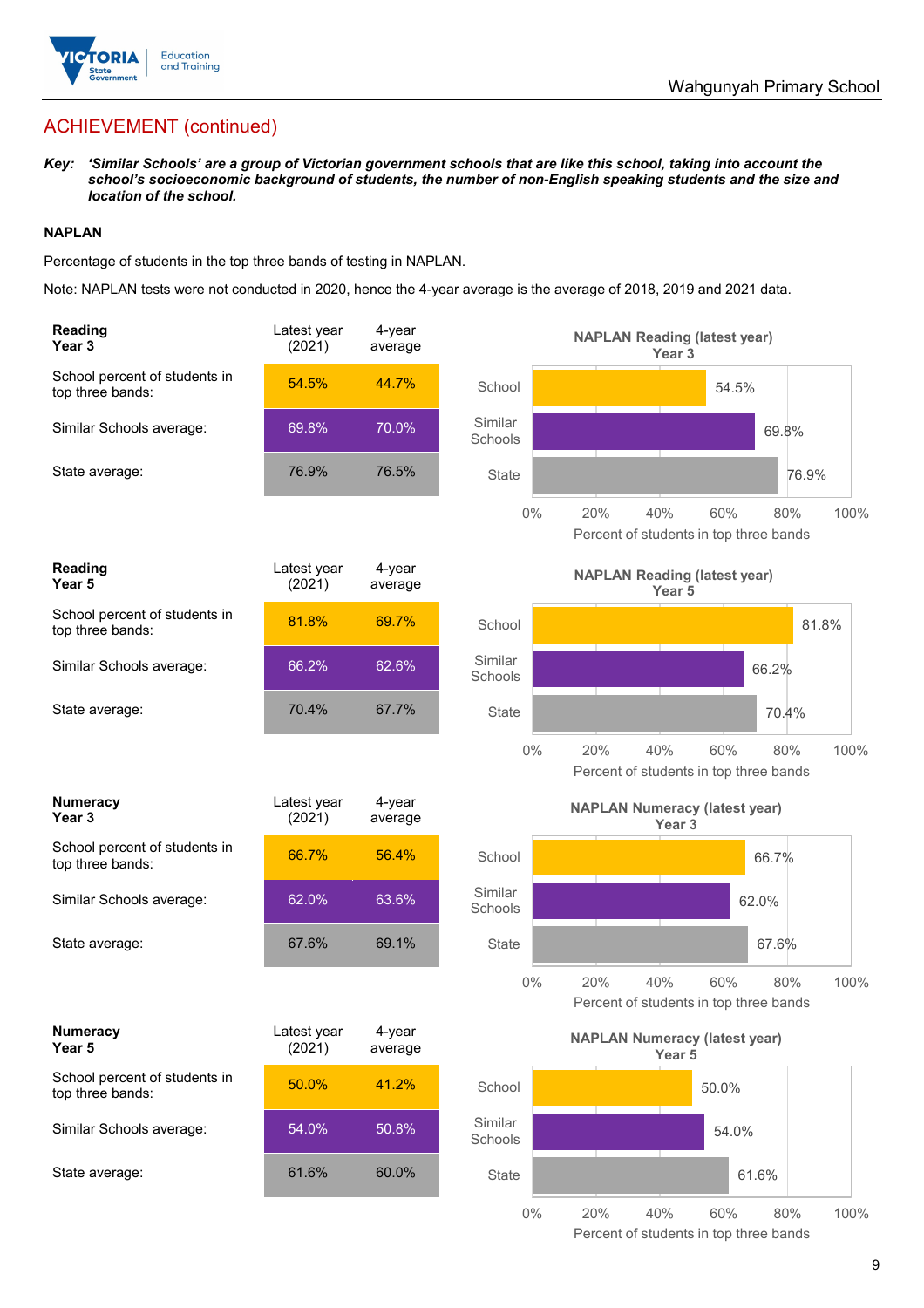

## ACHIEVEMENT (continued)

#### **NAPLAN Learning Gain**

NAPLAN learning gain is determined by comparing a student's current year result relative to the results of all 'similar' Victorian students (i.e., students in all sectors in the same year level who had the same score two years prior). If the current year result is in the top 25 percent, their gain level is categorised as 'High'; middle 50 percent is 'Medium'; bottom 25 percent is 'Low'.

#### **Learning Gain Year 3 (2019) to Year 5 (2021)**



Wahgunyah Primary School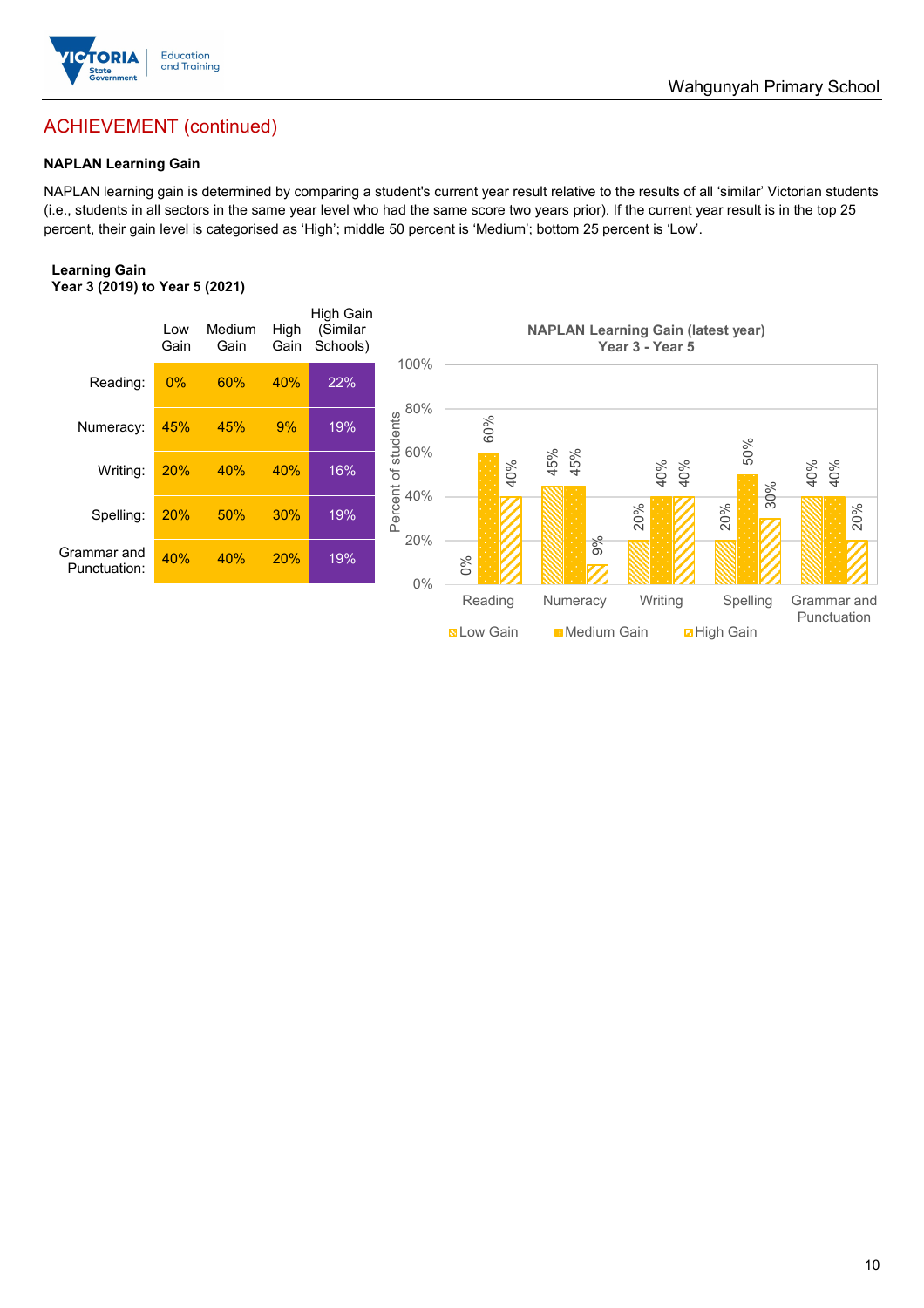

## ENGAGEMENT

*Key: 'Similar Schools' are a group of Victorian government schools that are like this school, taking into account the school's socioeconomic background of students, the number of non-English speaking students and the size and location of the school.*

#### **Average Number of Student Absence Days**

Absence from school can impact on students' learning. Common reasons for non-attendance include illness and extended family holidays. Absence and attendance data in 2020 and 2021 may have been influenced by COVID-19.



#### **Attendance Rate (latest year)**

|                                             | Prep | Year 1 | Year 2 | Year 3 | Year 4 | Year 5 | Year 6 |
|---------------------------------------------|------|--------|--------|--------|--------|--------|--------|
| Attendance Rate by year level<br>$(2021)$ : | 96%  | 96%    | 94%    | 93%    | 91%    | 94%    | 91%    |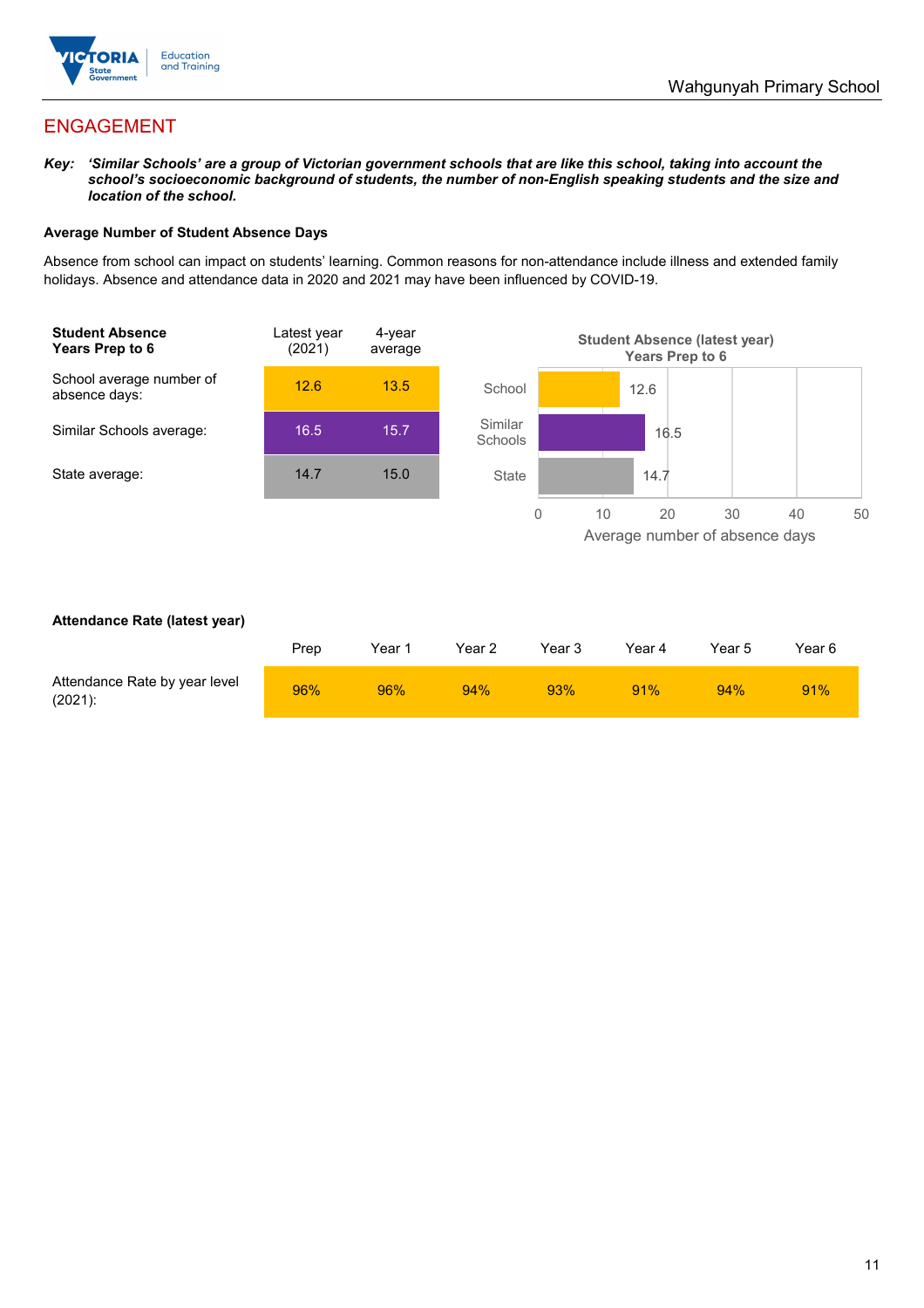

## **WELLBEING**

*Key: 'Similar Schools' are a group of Victorian government schools that are like this school, taking into account the school's socioeconomic background of students, the number of non-English speaking students and the size and location of the school.*

#### **Student Attitudes to School – Sense of Connectedness**

The percent endorsement on Sense of Connectedness factor, as reported in the Attitudes to School Survey completed annually by Victorian government school students, indicates the percent of positive responses (agree or strongly agree).

| <b>Sense of Connectedness</b><br>Years 4 to 6 | Latest year<br>(2021) | 4-year<br>average |  |
|-----------------------------------------------|-----------------------|-------------------|--|
| School percent endorsement:                   | 97.7%                 | 91.6%             |  |
| Similar Schools average:                      | 77.8%                 | 77.8%             |  |
| State average:                                | 79.5%                 | 80.4%             |  |

*Due to lower participation rates, differences in the timing of the survey/length of survey period and the general impact of Covid19 across 2020 and 2021, data are often not comparable with previous years or within similar school groups. Care should be taken when interpreting these results.*



#### **Student Attitudes to School – Management of Bullying**

The percent endorsement on Management of Bullying factor, as reported in the Attitudes to School Survey completed annually by Victorian government school students, indicates the percent of positive responses (agree or strongly agree).

| <b>Management of Bullying</b><br>Years 4 to 6 | Latest year<br>(2021) | 4-year<br>average |  |
|-----------------------------------------------|-----------------------|-------------------|--|
| School percent endorsement:                   | 98.1%                 | 94.3%             |  |
| Similar Schools average:                      | 79.0%                 | 79.1%             |  |
| State average:                                | 78.4%                 | 79.7%             |  |

*Due to lower participation rates, differences in the timing of the survey/length of survey period and the general impact of Covid19 across 2020 and 2021, data are often not comparable with previous years or within similar school groups. Care should be taken when interpreting these results.*

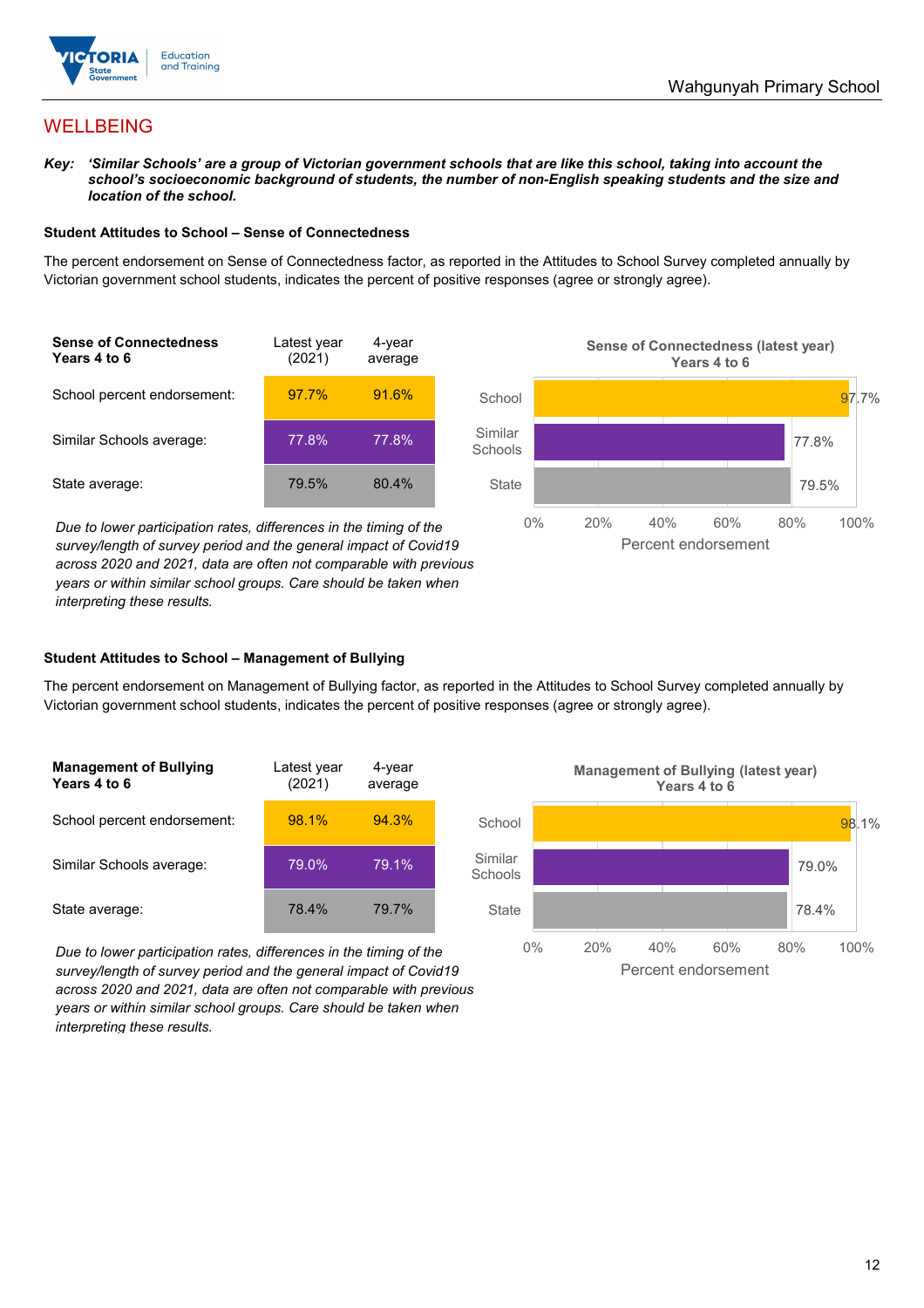

# **Financial Performance and Position**

FINANCIAL PERFORMANCE - OPERATING STATEMENT SUMMARY FOR THE YEAR ENDING 31 DECEMBER, 2021

| <b>Revenue</b>                        | <b>Actual</b> |
|---------------------------------------|---------------|
| <b>Student Resource Package</b>       | \$1,247,878   |
| <b>Government Provided DET Grants</b> | \$160,635     |
| Government Grants Commonwealth        | \$9,700       |
| <b>Government Grants State</b>        | \$0           |
| <b>Revenue Other</b>                  | \$4,523       |
| <b>Locally Raised Funds</b>           | \$25,665      |
| <b>Capital Grants</b>                 | \$0           |
| <b>Total Operating Revenue</b>        | \$1,448,402   |

| Equity <sup>1</sup>                                 | <b>Actual</b> |
|-----------------------------------------------------|---------------|
| Equity (Social Disadvantage)                        | \$53,672      |
| Equity (Catch Up)                                   | \$0           |
| <b>Transition Funding</b>                           | \$0           |
| Equity (Social Disadvantage - Extraordinary Growth) | \$0           |
| <b>Equity Total</b>                                 | \$53,672      |

| <b>Expenditure</b>                    | <b>Actual</b> |
|---------------------------------------|---------------|
| Student Resource Package <sup>2</sup> | \$987,530     |
| Adjustments                           | \$0           |
| <b>Books &amp; Publications</b>       | \$308         |
| Camps/Excursions/Activities           | \$8,403       |
| <b>Communication Costs</b>            | \$909         |
| Consumables                           | \$17,216      |
| Miscellaneous Expense <sup>3</sup>    | \$4,866       |
| <b>Professional Development</b>       | \$7,488       |
| Equipment/Maintenance/Hire            | \$26,741      |
| <b>Property Services</b>              | \$35,271      |
| Salaries & Allowances <sup>4</sup>    | \$21,746      |
| <b>Support Services</b>               | \$9,071       |
| Trading & Fundraising                 | \$6,723       |
| <b>Motor Vehicle Expenses</b>         | \$0           |
| <b>Travel &amp; Subsistence</b>       | \$7           |
| <b>Utilities</b>                      | \$11,593      |
| <b>Total Operating Expenditure</b>    | \$1,137,873   |
| <b>Net Operating Surplus/-Deficit</b> | \$310,529     |
| <b>Asset Acquisitions</b>             | \$0           |

(1) The equity funding reported above is a subset of the overall revenue reported by the school.

(2) Student Resource Package Expenditure figures are as of 24 Feb 2022 and are subject to change during the reconciliation process.

(3) Miscellaneous Expenses include bank charges, administration expenses, insurance and taxation charges.

(4) Salaries and Allowances refers to school-level payroll.